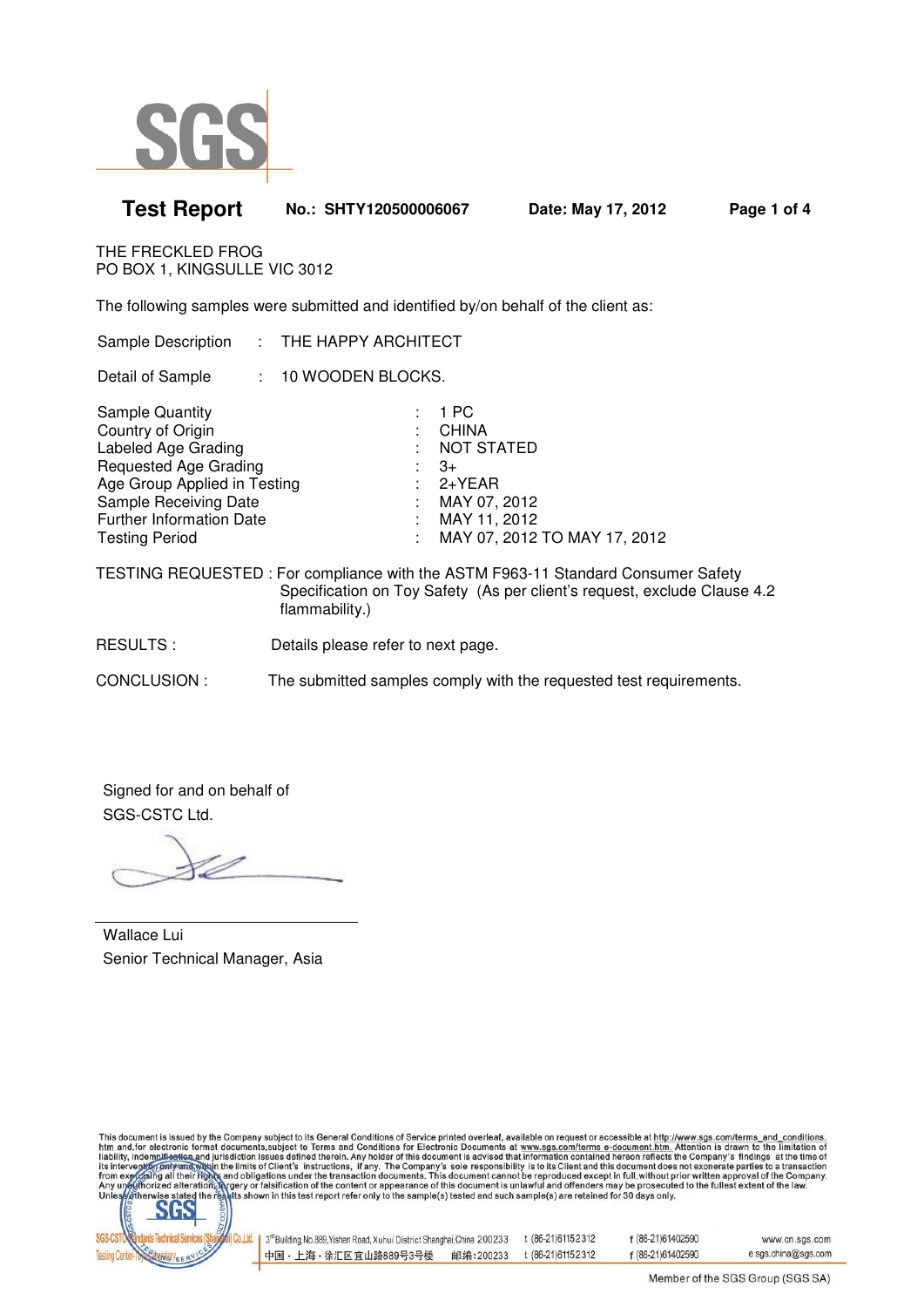

## **Test Report No.: SHTY120500006067 Date: May 17, 2012 Page 2 of 4**

Result Summary:

ASTM F963 – 11

### AS SPECIFIED IN ASTM F963-11 STANDARD CONSUMER SAFETY SPECIFICATION ON TOYS **SAFETY**

Clause Relevant to Sample.

| Clause<br>4 | <b>Description</b><br><b>Safety Requirements</b>                   | Result                |
|-------------|--------------------------------------------------------------------|-----------------------|
| 4.1         | Material Quality (Visual Examination)                              | <u>Pass</u>           |
| 4.2         | <b>Flammability Test</b>                                           | N/C                   |
| 4.3         | Toxicology                                                         |                       |
| 4.3.5       | <b>Heavy Elements</b>                                              |                       |
|             | 4.3.5.1– Heavy Elements in Paint/Similar Surface Coating Materials | Pass (See Note 1 & 3) |
|             | 4.3.5.2 - Heavy Metal in Substrate Materials                       | Pass (See Note 2 & 3) |
| 4.6         | <b>Small Objects</b>                                               |                       |
| 4.6.1       | Small Objects                                                      | <u>Pass</u>           |
| 4.7         | Accessible Edges                                                   | Pass                  |
| 4.9         | <b>Accessible Points</b>                                           | <u>Pass</u>           |
| 5           | <b>Safety Labeling Requirements</b>                                |                       |
| 5.2         | Age Grading Labeling                                               | <b>See Remark</b>     |
|             | (Remark: The product or package should indicate the minimum age    |                       |
|             | for intended use)                                                  |                       |
| 7           | <b>Producer's Markings</b>                                         |                       |
| 7.1         | Producer's Markings                                                | <u>Pass</u>           |
| 8           | <b>Test Methods</b>                                                |                       |
| 8.5         | Normal Use Testing                                                 | <b>Pass</b>           |
| 8.7         | <b>Impact Test</b>                                                 | <u>Pass</u>           |
| 8.8         | <b>Torque Test</b>                                                 | <u>Pass</u>           |
| 8.9         | <b>Tension Test</b>                                                | Pass                  |

N/C = Not conducted as per client's request

Note 1 :

#### **American Society for Testing and Materials -ASTM F 963-11 - total Lead in paint and similar surface-coating materials**

 Test Method : With reference to CPSC Test Method: CPSC-CH-E1003-09.1, analysis was performed by ICP-OES.

| Test Item(s)    | <u>Limit</u> | <u>Unit</u> | <u>MDL</u> | <u>001</u> | <u>002</u> | <u>00З</u> |
|-----------------|--------------|-------------|------------|------------|------------|------------|
| Total Lead (Pb) | 90           | ma/ka       | 20         | ND         | ND         | ND         |
| Test Item $(s)$ | <u>Limit</u> | <u>Unit</u> | <u>MDL</u> | <u>004</u> | <u>005</u> |            |
| Total Lead (Pb) | 90           | mg/kg       | 20         | ND         | ND         |            |



| 3 <sup>rd</sup> Building, No.889, Yishan Road, Xuhui District Shanghai, China 200233 |           | t (86-21)61152312 | f (86-21)61402590 | www.cn.sgs.com      |
|--------------------------------------------------------------------------------------|-----------|-------------------|-------------------|---------------------|
| 中国・上海・徐汇区宜山路889号3号楼                                                                  | 邮编:200233 | t (86-21)61152312 | f (86-21)61402590 | e sgs.china@sgs.com |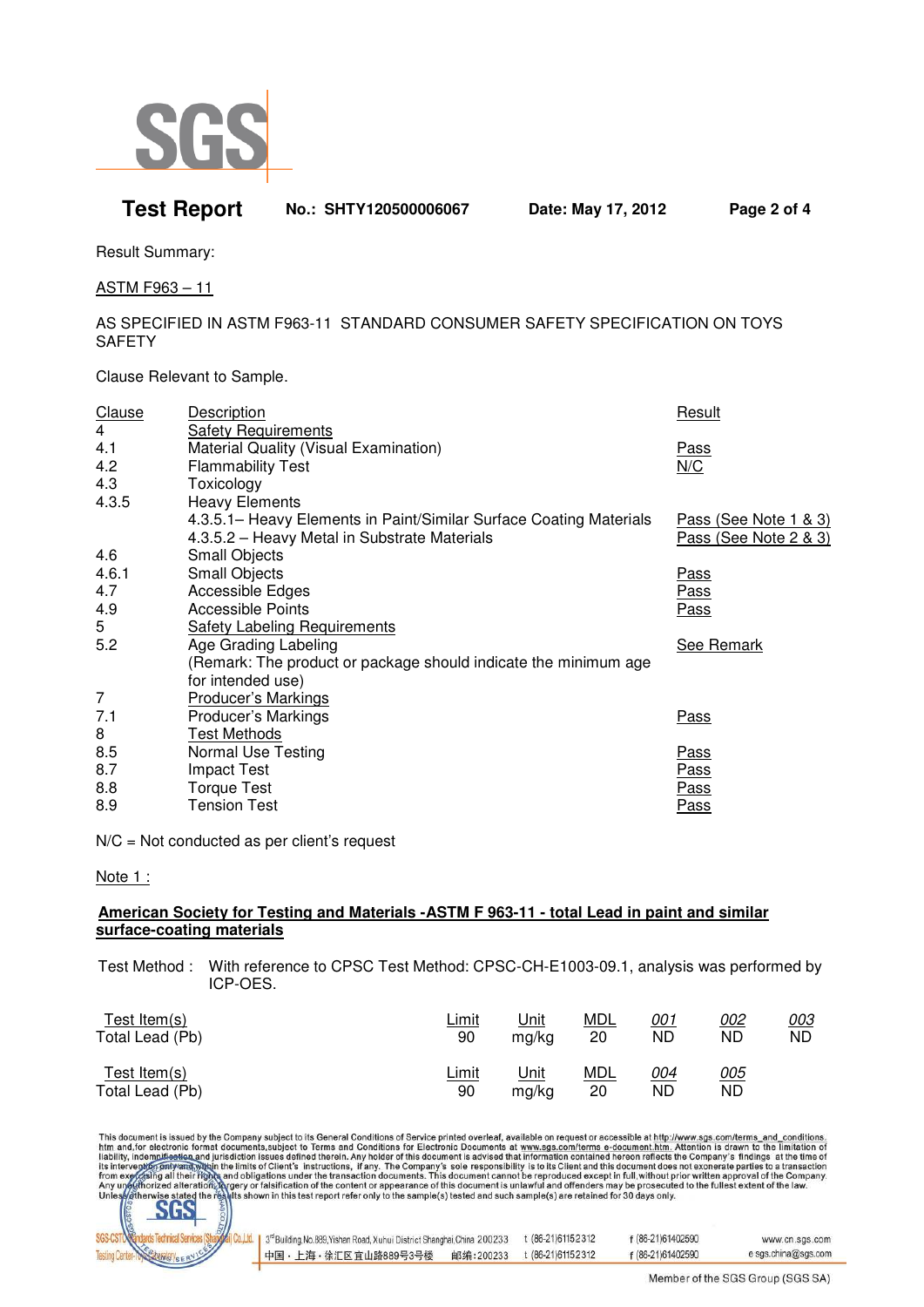

## **Test Report No.: SHTY120500006067 Date: May 17, 2012 Page 3 of 4**

Note 2:

#### **American Society for Testing and Materials -ASTM F 963-11 - total Lead in Substrate Materials**

 Test Method : With reference to CPSC Test Method: CPSC-CH-E1002-08.1. Analysis was performed by ICP-OES.

| Test Item(s)    | Limit | Unit  | MDL  | 006 |
|-----------------|-------|-------|------|-----|
| Total Lead (Pb) | 100   | mg/kg | - 20 | ND. |

Note 3:

#### **American Society for Testing and Materials –ASTM F 963-11 – soluble heavy metal in Substrate Materials/paint and similar surface-coating materials**

 Test Method : Soluble Heavy Metal contents (Clause 4.3.5) - Sample was extracted by dilute hydrochloric acid in accordance with ASTM F 963-11(Clause 8.3), analysis was performed by ICP-OES.

| Test Item(s)          | _imit | Unit  | <b>MDL</b> | 001       | 002       | 003       |
|-----------------------|-------|-------|------------|-----------|-----------|-----------|
| Soluble Lead (Pb)     | 90    | mg/kg | 5          | <b>ND</b> | <b>ND</b> | <b>ND</b> |
| Soluble Antimony (Sb) | 60    | mg/kg | 5          | ND.       | <b>ND</b> | ND.       |
| Soluble Arsenic (As)  | 25    | mg/kg | 2.5        | ND.       | ND        | ND.       |
| Soluble Barium (Ba)   | 1000  | mg/kg | 10         | ND.       | ND        | ND.       |
| Soluble Cadmium (Cd)  | 75    | mg/kg | 5          | ND.       | ND        | ND.       |
| Soluble Chromium (Cr) | 60    | mg/kg | 5          | ND.       | <b>ND</b> | ND.       |
| Soluble Mercury (Hg)  | 60    | mg/kg | 5          | ND.       | ND        | ND.       |
| Soluble Selenium (Se) | 500   | mg/kg | 10         | ND.       | ND        | ND.       |
| Test Item $(s)$       | Limit | Unit  | <b>MDL</b> | 004       | 005       | 006       |
|                       |       |       |            |           |           |           |
| Soluble Lead (Pb)     | 90    | mg/kg | 5          | <b>ND</b> | <b>ND</b> | <b>ND</b> |
| Soluble Antimony (Sb) | 60    | mg/kg | 5          | <b>ND</b> | <b>ND</b> | <b>ND</b> |
| Soluble Arsenic (As)  | 25    | mg/kg | 2.5        | <b>ND</b> | <b>ND</b> | <b>ND</b> |
| Soluble Barium (Ba)   | 1000  | mg/kg | 10         | 11        | ND        | ND.       |
| Soluble Cadmium (Cd)  | 75    | mg/kg | 5          | <b>ND</b> | ND        | ND.       |
| Soluble Chromium (Cr) | 60    | mg/kg | 5          | ND.       | ND        | ND.       |
| Soluble Mercury (Hg)  | 60    | mg/kg | 5          | ND.       | ND        | ND.       |

Notes :

(1) Results shown are of the adjusted analytical results



| 3 <sup>nd</sup> Building, No.889, Yishan Road, Xuhui District Shanghai, China 200233 |           | . (86-21)61152312 | f (86-21)61402590 | www.cn.sgs.com      |
|--------------------------------------------------------------------------------------|-----------|-------------------|-------------------|---------------------|
| 中国・上海・徐汇区宜山路889号3号楼                                                                  | 邮编:200233 | t (86-21)61152312 | f (86-21)61402590 | e sgs.china@sgs.com |